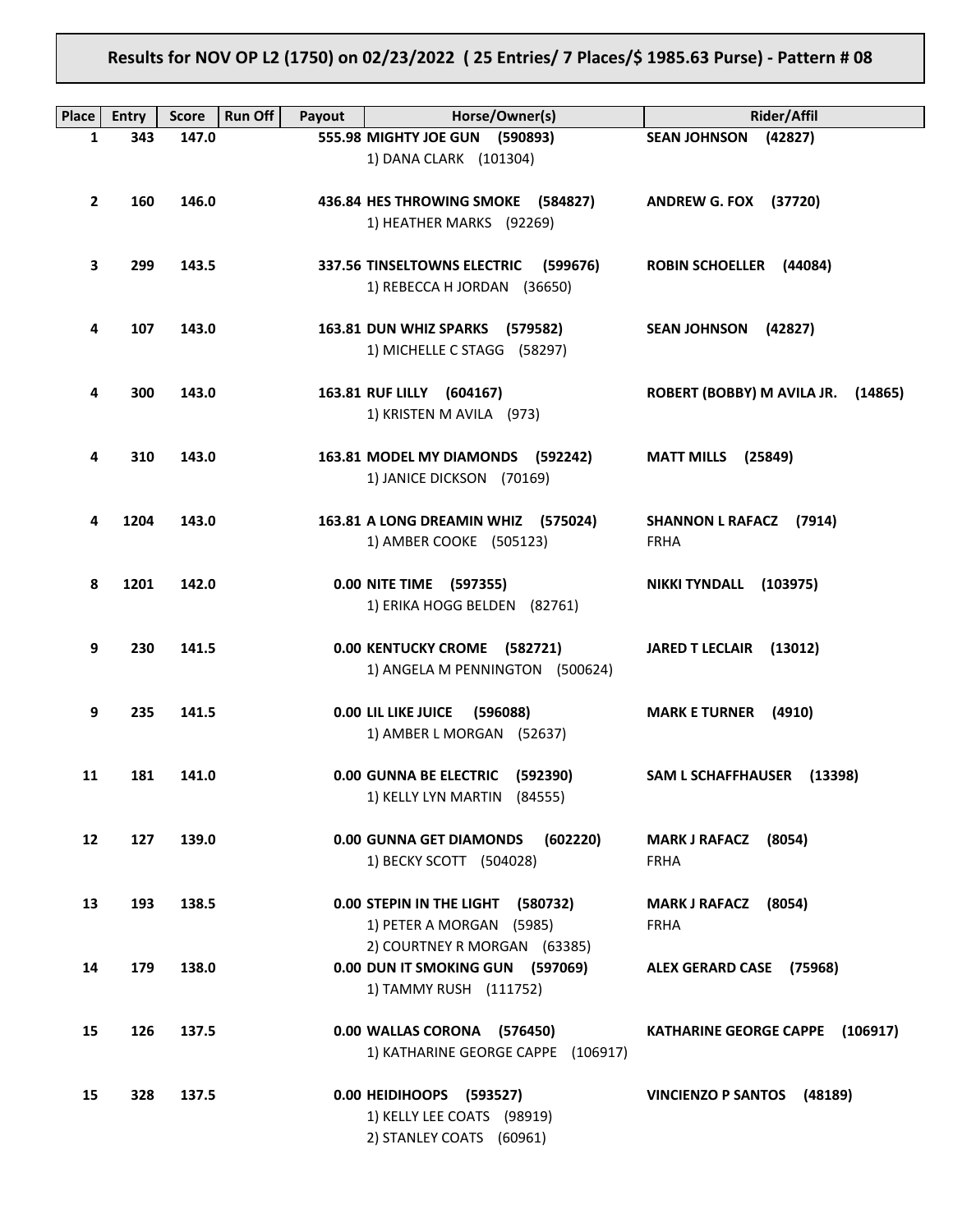| 17 | 241 | 137.0       | 0.00 MOONLITE N TRASH<br>(602852)<br>1) BRADLEANN WILLIS (92730)   | <b>STEVEN W MARBRY</b><br>(28093)                |
|----|-----|-------------|--------------------------------------------------------------------|--------------------------------------------------|
| 18 | 281 | 136.5       | 0.00 GHOST OF TRASH<br>(604063)<br>1) MASON DORSEY (107332)        | <b>HUNTER L DABO</b><br>(60785)                  |
| 19 | 113 | 0.0         | 0.00 JAGALICIOUS (584662)<br>1) RACHEL ORY (47484)                 | RACHEL ORY (47484)                               |
| 19 | 150 | 0.0         | 0.00 MOBSTERS BLUE WHIZ (594519)<br>1) BOBBI MILLER (112339)       | <b>COREY POWELL ROGERS</b><br>(40760)            |
| 19 | 153 | 0.0         | 0.00 SMILING AT YOU (594263)<br>1) AMBER C. MEEKER (106349)        | <b>STEVEN W MARBRY</b><br>(28093)                |
| 19 | 225 | 0.0         | 0.00 DIAMONDS IN MY DREAMS (573344)<br>1) LORRI L PETERSEN (32723) | <b>LORRI L PETERSEN</b><br>(32723)               |
| 19 | 232 | 0.0         | 0.00 SPOOK LOOKS TO SHINE (600741)<br>1) SHANNON L RAFACZ (7914)   | <b>SHANNON L RAFACZ</b><br>(7914)<br><b>FRHA</b> |
| 19 | 308 | 0.0         | 0.00 RUF FRECKLES (599211)<br>1) ANITA DAGGETT (34274)             | <b>BEN BECKETT</b><br>(64217)                    |
| 25 |     | 237 Scratch | 0.00 DOWNTOWNBEVERLYBROWN<br>1) KAYLIE M THOMAS (503154)           | (589652 CORAL A PEREGOY<br>(506554)              |

Show Secretary: